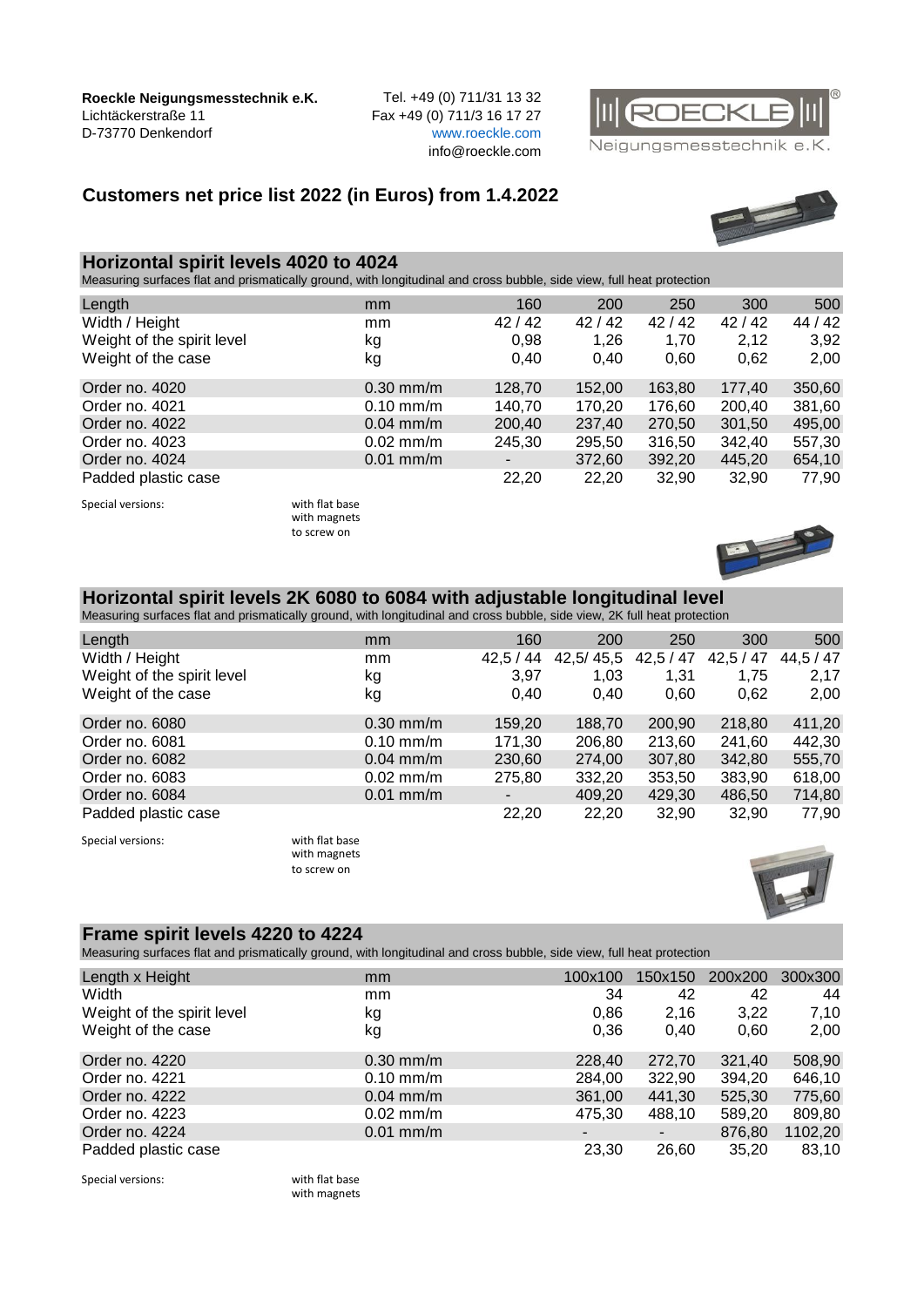**Roeckle Neigungsmesstechnik e.K.** Tel. +49 (0) 711/31 13 32 Lichtäckerstraße 11 Fax +49 (0) 711/3 16 17 27 D-73770 Denkendorf [w](http://www.roeckle.com/)ww.roeckle.com

info@roeckle.com

# **Customers net price list 2022 (in Euros) from 1.4.2022**

#### **Crank pin spirit levels 4320 to 4322**

Longitudinal and transverse prism measuring surfaces, flat and prismatic, with longitudinal and transverse vial, full heat protection

| Length                     | mm             | 60     | 90     | 120    |
|----------------------------|----------------|--------|--------|--------|
| Width / Height             | mm             | 42/42  | 42/42  | 42/42  |
| Weight of the spirit level | kg             | 0.42   | 0.64   | 0,86   |
| Weight of the case         | kg             | 0,26   | 0,26   | 0,26   |
| Order no. 4320             | $0.30$ mm/m    | ٠      | 150,00 | 169,40 |
| Order no. 4320             | $0.60$ mm/m    | 136,80 | ۰      | ٠      |
| Order no. 4321             | $0.10$ mm/m    | ۰      | 168,00 | 190,10 |
| Order no. 4321             | $0.20$ mm/m    | 156,40 | ۰      |        |
| Order no. 4322             | $0.04$ mm/m    | -      | 209,00 | 240,80 |
| Padded plastic case        |                | 22,20  | 22,20  | 22,20  |
| Special versions:          | with flat base |        |        |        |

with magnets to screw on

## **Surface-mounted spirit levels 4460 to 4462**

Measuring surface finely ground, with longitudinal bubble, side view, screwable

| Length                     | mm           | 80     | 100    | 150    |
|----------------------------|--------------|--------|--------|--------|
| Width / Height             | mm           | 24/24  | 24/24  | 24/24  |
| Weight of the spirit level | kg           | 0.20   | 0,26   | 0,40   |
| Weight of the case         | kg           | 0.24   | 0.24   | 0,24   |
| Order no. 4460             | $0.30$ mm/m  | 103,70 | 105,80 | 109,70 |
| Order no. 4461             | $0.10$ mm/m  | 111,70 | 114,40 | 121,40 |
| Order no. 4462             | $0.04$ mm/m  |        | ٠      | 180,70 |
| Padded plastic case        |              | 10.70  | 10.70  | 10,70  |
| Special versions:          | with magnets |        |        |        |

## **Spirit levels especially wide 4520 to 4523**

Measuring surfaces prismatically ground, with longitudinal and cross bubble, side view, full heat protection

| Length                     | mm            | 160          | 200        | 250          |
|----------------------------|---------------|--------------|------------|--------------|
| Width / Height             | mm            | 140/74       | 160/78     | 200 / 80     |
| min / max diameter         | <sub>mm</sub> | 54 / 600     | 54 / 690   | 58 / 950     |
| Angle of the measuring     | Degree        | $13^{\circ}$ | $13^\circ$ | $12^{\circ}$ |
| Weight of the spirit level | kg            | 3,12         | 4,04       | 6,92         |
| Weight of the case         | kg            | 0.56         | 0,80       | 1,20         |
| Order no. 4520             | $0.30$ mm/m   | 772,50       | 868,60     | 1082,10      |
| Order no. 4521             | $0.10$ mm/m   | 928.80       | 1015,40    | 1237,60      |
| Order no. 4522             | $0.04$ mm/m   | 1062.90      | 1178,00    | 1388,40      |
| Order no. 4523             | $0.02$ mm/m   | 1228,50      | 1336,10    | 1548,10      |
| Padded plastic case        |               | 96,70        | 101,80     | 106,40       |

Special versions: with magnets





Neigungsmesstechnik e.K.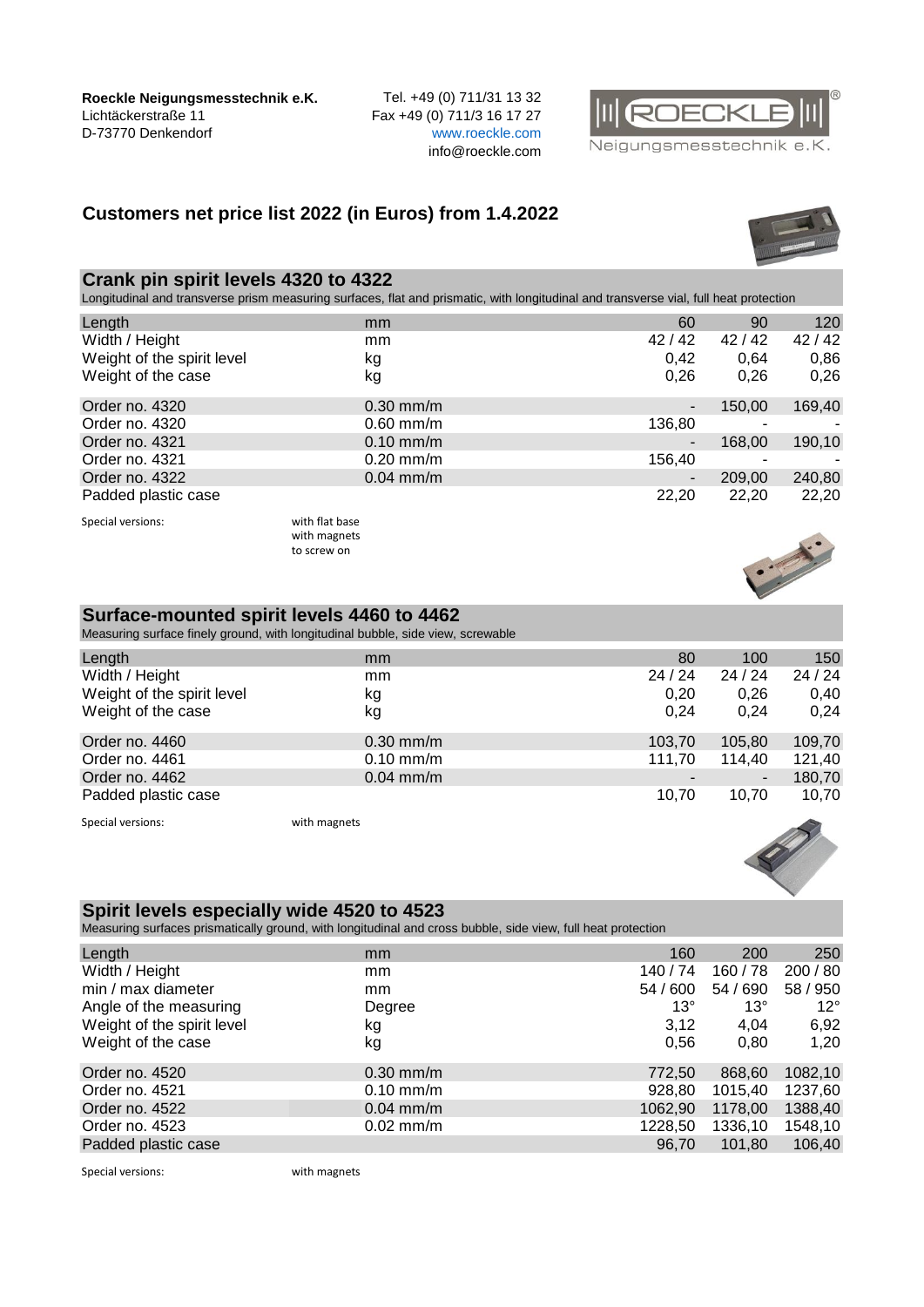**Roeckle Neigungsmesstechnik e.K.** Tel. +49 (0) 711/31 13 32<br>Lichtäckerstraße 11 Fax +49 (0) 711/3 16 17 27 D-73770 Denkendorf

Fax +49 (0) 711/3 16 17 27<br>www.roeckle.com info@roeckle.com



Neigungsmesstechnik e.K.

## **Customers net price list 2022 (in Euros) from 1.4.2022**



## **Spirit levels made of aluminum 4620**

Measuring surfaces flat and prismatic, with ground longitudinal bubble, for simple measurements

| Length                     | mm          | 100   | 150   | 200   | 250   | 300   |
|----------------------------|-------------|-------|-------|-------|-------|-------|
| Width / Height             | mm          | 22/22 | 22/22 | 22/22 | 22/22 | 22/22 |
| Weight of the spirit level | κg          | 0.08  | 0.12  | 0.16  | 0.20  | 0.24  |
| Weight of the case         | kg          | 0.05  | 0.05  | 0.05  | 0.05  | 0,05  |
| Order no. 4620             | $0.60$ mm/m | 46.90 | 51.60 | 58.30 | 72.10 | 84,00 |
| Padded plastic case        |             | inkl. | inkl. | inkl. | inkl. | inkl. |

| Spirit levels made of aluminum 4640 to 4641<br>Measuring surface flat, with ground longitudinal bubble, side view, screwable             |              |        |  |  |
|------------------------------------------------------------------------------------------------------------------------------------------|--------------|--------|--|--|
| Length                                                                                                                                   | mm           | 80     |  |  |
| Width / Height                                                                                                                           | mm           | 16/16  |  |  |
| Weight of the spirit level                                                                                                               | kg           | 0,04   |  |  |
| Weight of the case                                                                                                                       | kg           | 0,05   |  |  |
|                                                                                                                                          |              |        |  |  |
| Order no. 4640                                                                                                                           | $0.40$ mm/m  | 100,50 |  |  |
| Order no. 4641                                                                                                                           | $0.10$ mm/m  | 105,40 |  |  |
| Padded plastic case                                                                                                                      |              |        |  |  |
| Degree spirit level 4730<br>Measuring surface, flat ground, reading 1 degree, for simple measurements, screwable                         |              |        |  |  |
| Length                                                                                                                                   | mm           | 300    |  |  |
| Width / Height                                                                                                                           | mm           | 25/95  |  |  |
| Weight of the spirit level                                                                                                               | kg           | 1,06   |  |  |
| Weight of the case                                                                                                                       | kg           | 0,56   |  |  |
| Order no. 4730                                                                                                                           | 1 degree     | 250,30 |  |  |
| Padded plastic case                                                                                                                      |              | 27,80  |  |  |
| Special versions:                                                                                                                        | with magnets |        |  |  |
|                                                                                                                                          |              |        |  |  |
| 2-axis disc spirit levels 4830 to 4860<br>Measuring surfaces finely ground, 2 ground longitudinal vials, side view, rustproof, screwable |              |        |  |  |

| <b>Diameter</b>            | mm          | 60        | 80        |
|----------------------------|-------------|-----------|-----------|
| Height                     | mm          | 14        | 17        |
| Material                   |             | 14CrMoS17 | 14CrMoS17 |
| Weight of the spirit level | kg          | 0,42      | 0,42      |
| Weight of the case         | kg          |           | 0,50      |
| Order no. 4830             | $0.60$ mm/m |           | 383,00    |
| Order no. 4831             | $0.30$ mm/m |           | 463,10    |
| Order no. 4860             | $0.30$ mm/m | 185,90    |           |
| Padded plastic case        |             |           | incl.     |

Special versions: with magnets<br>
Suitable accessories for 483x: Measuring Plate Suitable accessories for 483x:

Measuring Stands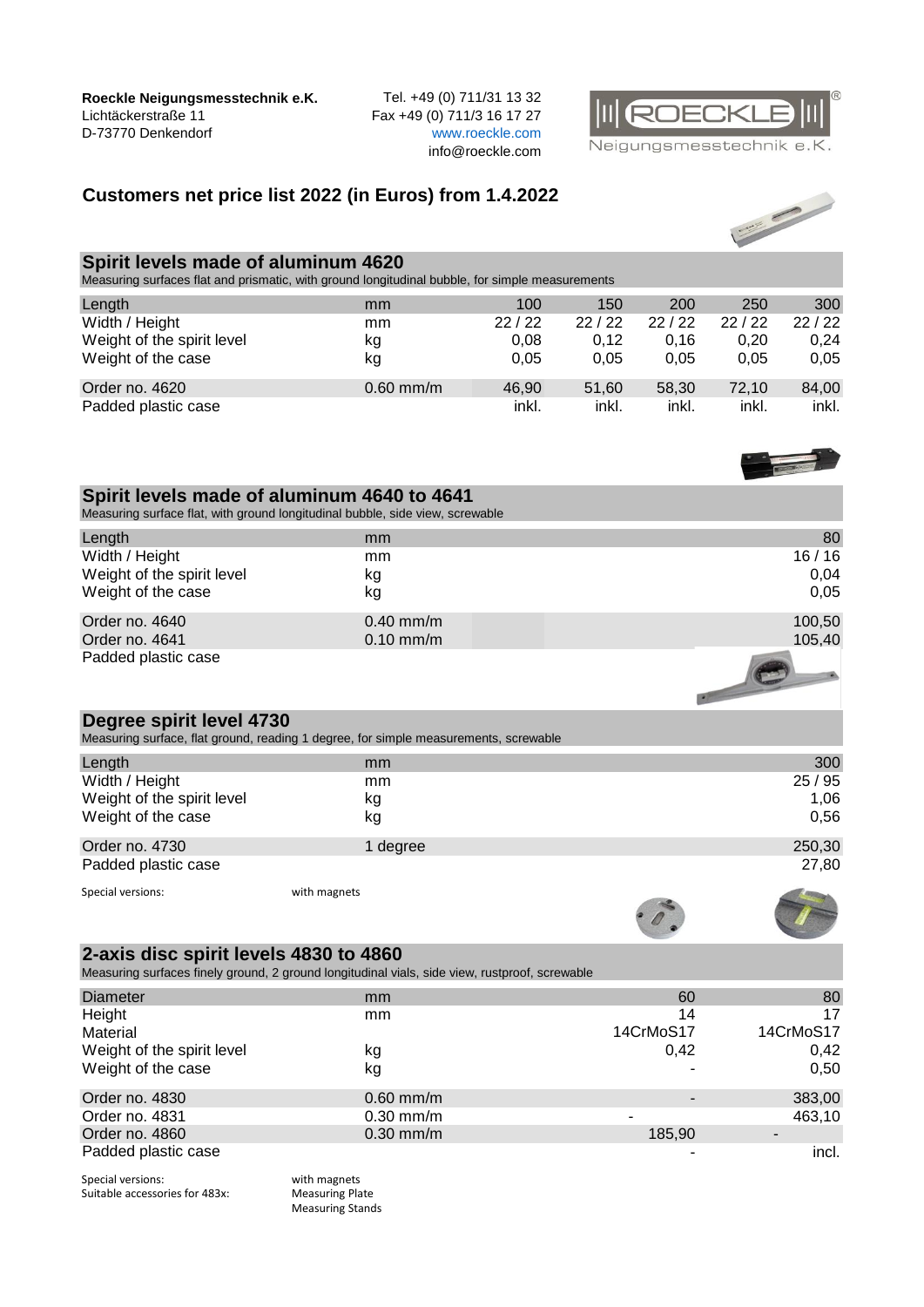**Roeckle Neigungsmesstechnik e.K.** Tel. +49 (0) 711/31 13 32 Lichtäckerstraße 11 Fax +49 (0) 711/3 16 17 27 D-73770 Denkendorf [w](http://www.roeckle.com/)ww.roeckle.com

info@roeckle.com



Neigungsmesstechnik e.K.

## **Customers net price list 2022 (in Euros) from 1.4.2022**



## **Cross spirit level 4960 to 4964**

Measuring surfaces flat and prismatic, with ground longitudinal bubble, for simple measurements

| Length                     | mm          | 150    |
|----------------------------|-------------|--------|
| Width / Height             | mm          | 150/33 |
| Weight of the spirit level | kg          | 1,26   |
| Weight of the case         | kg          | 0,40   |
| Order no. 4960             | $0.30$ mm/m | 397,50 |
| Order no. 4960             | $0.10$ mm/m | 418,70 |
| Order no. 4961             | $0.04$ mm/m | 523,80 |
| Order no. 4962             | $0.02$ mm/m | 603,20 |
| Order no. 4963             | $0.01$ mm/m | 739,40 |
| Padded plastic case        |             | 26,60  |



#### **MICROLEVEL electronic horizontal spirit level 5023 to 5025**

Measuring surfaces flat and prismatically ground, longitudinal and transverse inclination, full heat protection

| Length                     | mm           | 200     |
|----------------------------|--------------|---------|
| Width / Height             | mm           | 42/47   |
| Weight of the spirit level | kg           | 0.94    |
| Weight of the case         | kg           | 0.72    |
| Order no. 5023             | $0.02$ mm/m  | 2290,00 |
| Order no. 5024             | $0.01$ mm/m  | 2690,00 |
| Order no. 5025             | $0.005$ mm/m | 3090,00 |
| Padded plastic case        |              | incl.   |

Special versions: with flat base

with magnets



#### **MICROLEVEL electronic frame spirit level 5223 to 5225**

Measuring surfaces flat and prismatically ground, longitudinal and transverse inclination, full heat protection

| Lengh / Height             | mm           | 150 x 150 |
|----------------------------|--------------|-----------|
| Width                      | mm           | 42        |
| Weight of the spirit level | kg           | 2,22      |
| Weight of the case         | kg           | 1.04      |
| Order no. 5223             | $0.02$ mm/m  | 2450,00   |
| Order no. 5224             | $0.01$ mm/m  | 2850,00   |
| Order no. 5225             | $0.005$ mm/m | 3250,00   |
| Padded plastic case        |              | incl.     |

Special versions: with flat base

with magnets